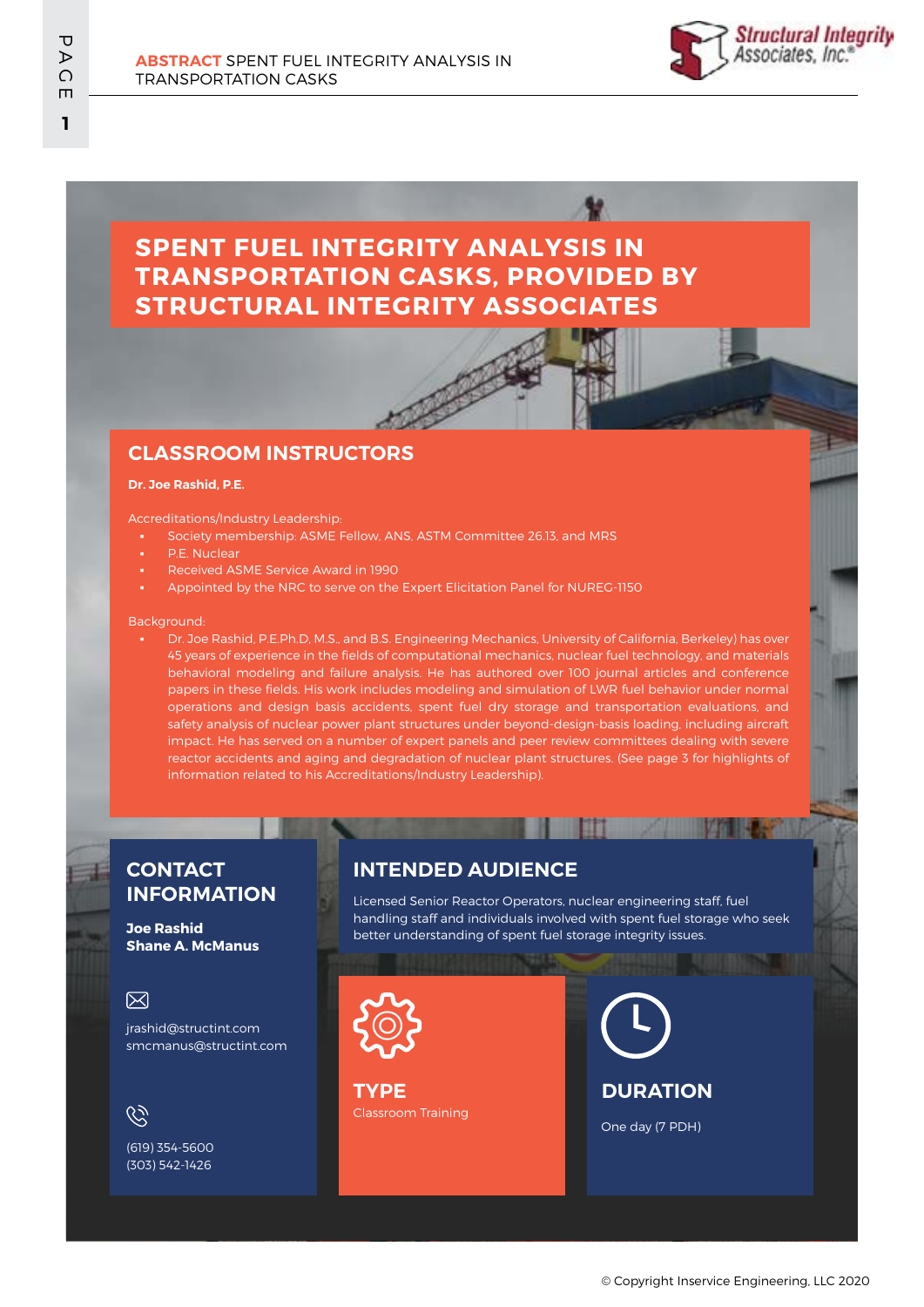

# **LEARNING OBJECTIVES**

Cladding failures, with the potential for reconfiguration of the cask's fuel contents to a critical geometry, in combination with water in-leakage to optimum-moderation levels, has raised the specter of criticality for spent fuel transportation.

Spent fuel casks must comply with NRC's licensing requirements of 10 CFR Part 71 for transportation and handling, which are governed by two drop events: a 9-meter drop of a cask protected by impact limiters and a 0.3-meter drop of a bare cask onto a flat, essentially unyielding, horizontal surface where the cask strikes the surface in a position for which maximum damage is expected.

This course focuses on the evaluation of spent fuel conditions under long-term dry storage and hypothetical transportation accidents. Topics include the evaluation of fuel rods/cladding damage mechanisms and damage states during dry storage, and use of these damage states as initial conditions for detailed dynamic impact analysis and failure evaluation of cask/fuel rods under the transportation conditions.

The behavior of high-burnup spent fuel during long-term dry storage and subsequent transportation has been the subject of research and evaluation at EPRI for many years. We have played a significant role in supporting these R&D efforts. Through this course, participants will gain an improved understanding of potential challenges to the integrity of spent fuel stored in transportation casks as well as the evaluation methods that are used to address these challenges.

## **Topics Covered:**

- Regulatory requirements for spent fuel casks
- Concepts in drop analysis with regards to the cask and the fuel contained in the casks
- Impact of water ingress and its impact on potential fuel inside the cask